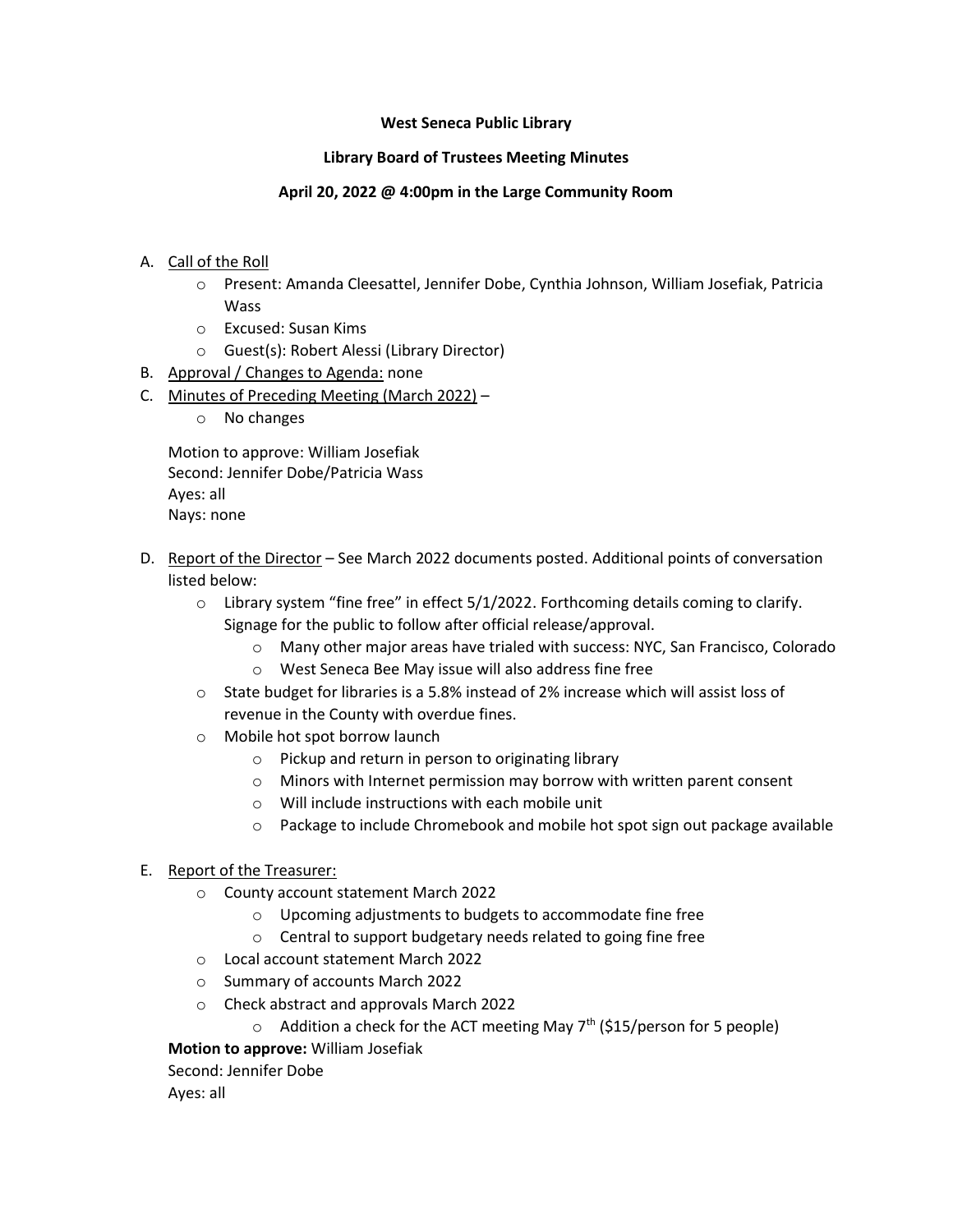Nays: none

- F. Report of the Friends of the Library (from Cynthia Johnson):
	- o Ongoing something to do bags
	- o Farmers market and book sale upcoming
	- $\circ$  Dorinda Darden zoom meeting for friends as liaison with council on 4/29/22 (affiliated with NYLA)
	- o Still investigating hearing impaired programs for fall

# E. Report of the President:

- $\circ$  ACT meeting of introduction to new Library Executive Director, May 7<sup>th</sup> 2022 from 9am-12noon/1pm. Chance to meet with the new director.
	- i. Workshop will count towards trustee continuing ed requirements that are forthcoming (2023)
	- ii. West Seneca submitted the photos and info for this event
	- iii. Trustees to submit questions to Rob for submission or come prepared with your own questions

### F. Old Business: none

G. New Business:

Annual report approval reviewed and signed off (approval below & physical sign off to accompany/submitted to Rob)

**Motion to approve:** Jennifer Dobe Second: William Josefiak Ayes: all Nays: none

Approval of brochure: **Motion to approve:** William Josefiak Second: Jennifer Dobe Ayes: all Nays: none

Kelly Clifford to be removed from M&T account privileges and keep the current 3 member privileges. Rob drafted a letter for board member signatures.

**Motion to approve:** William Josefiak Second: Jennifer Dobe Ayes: all Nays: none